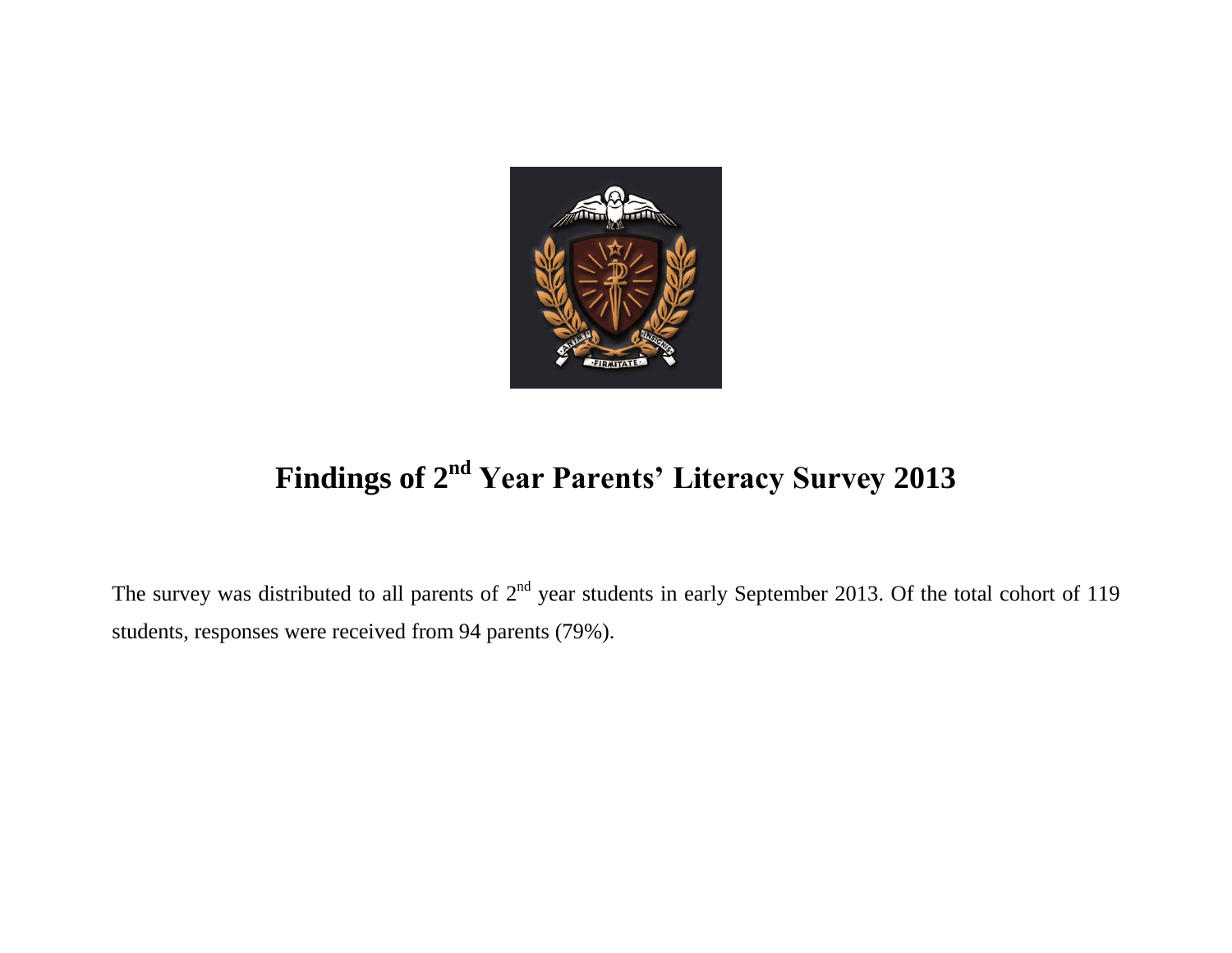

## **B1 Literacy skill considered to be strongest by parent (%)**

**B2 Literacy skill considered to be weakest by parent (%)**

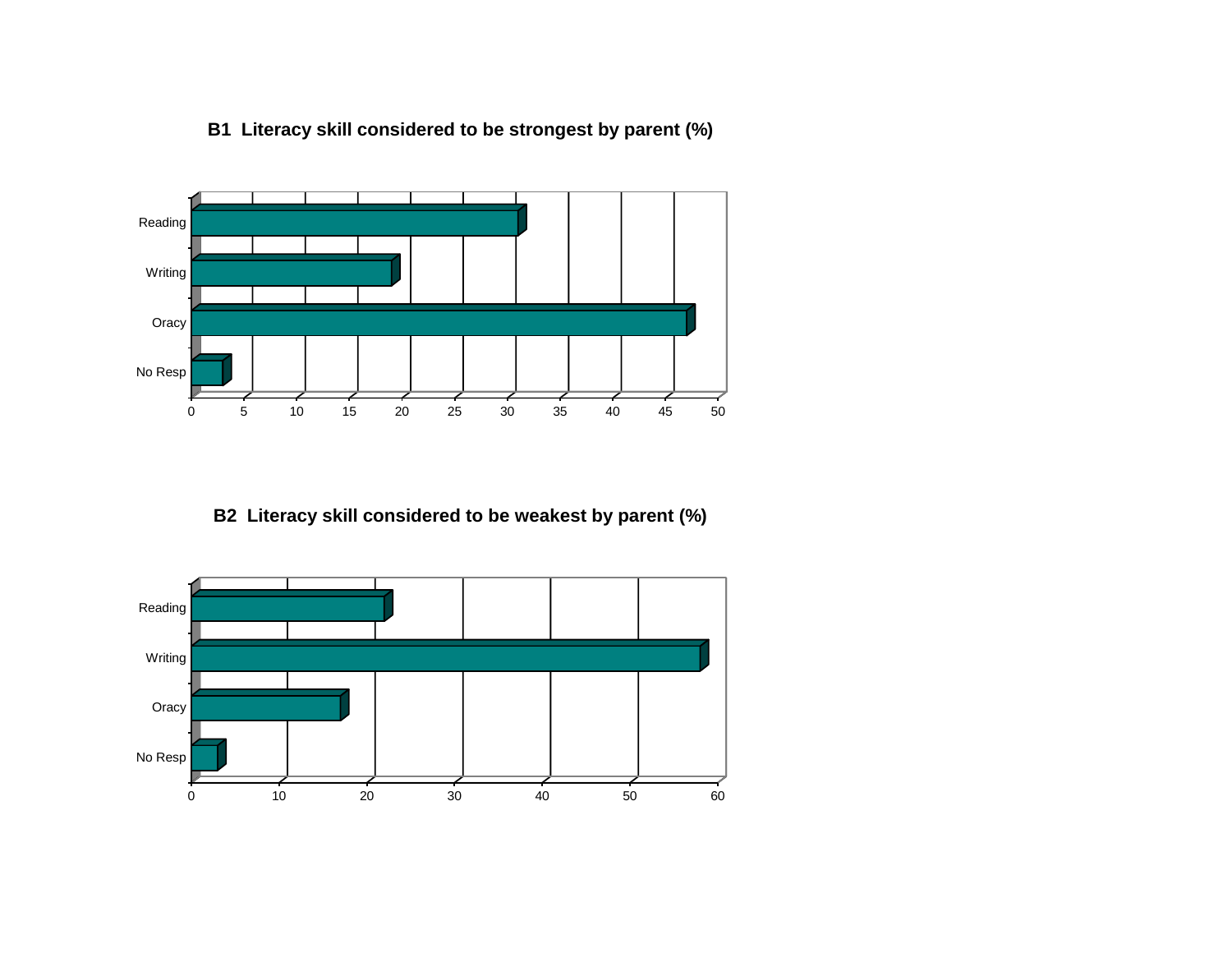

## **C1 Parent's perception of son's attitude towards reading (%)**

**C2 Parent's perception of son's attitude towards writing (%)**

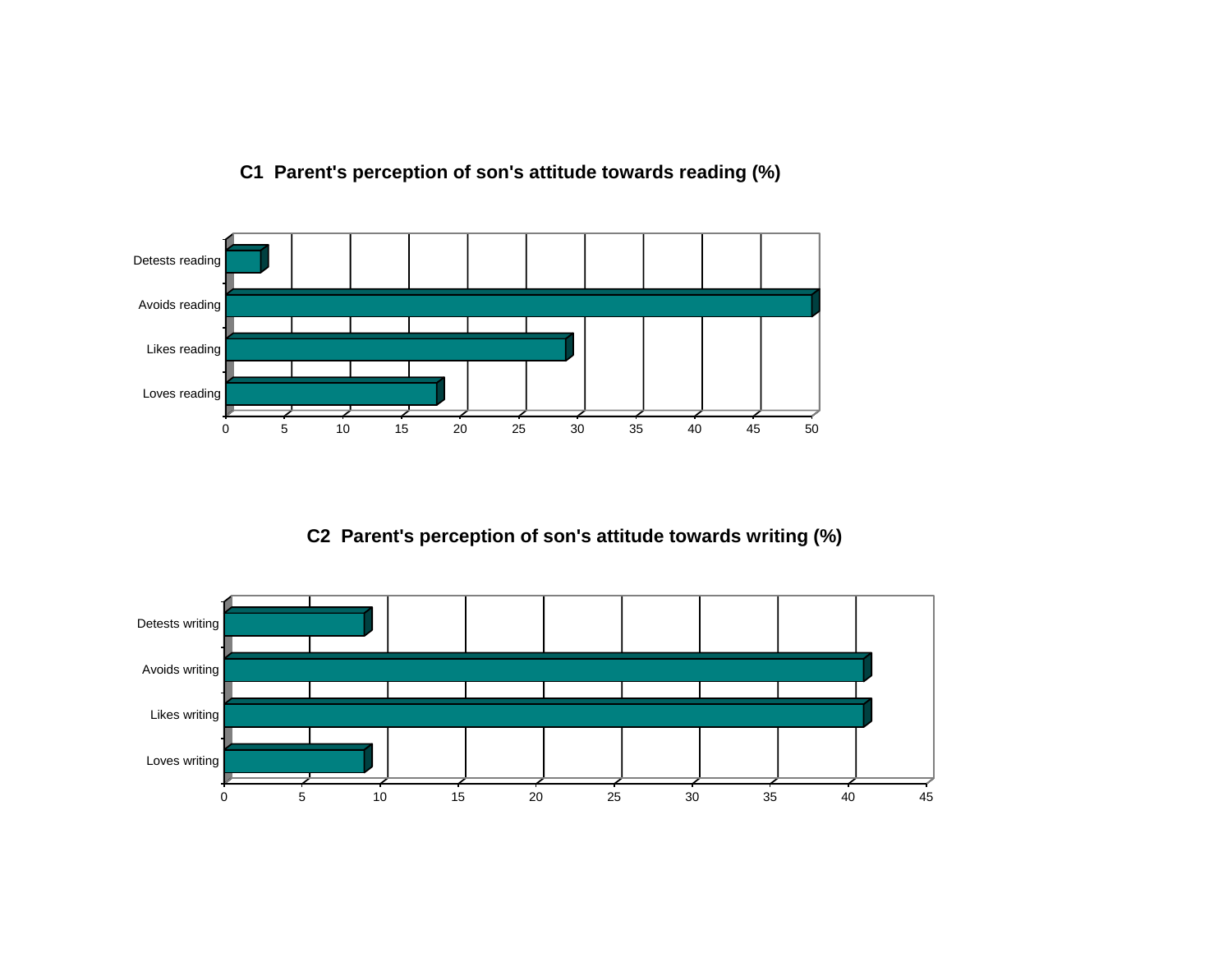

## **C3 Parent's view of how well CSN promotes positive attitudes to literacy (%)**

**D1 Parent's perception of son's reading practices (%)**

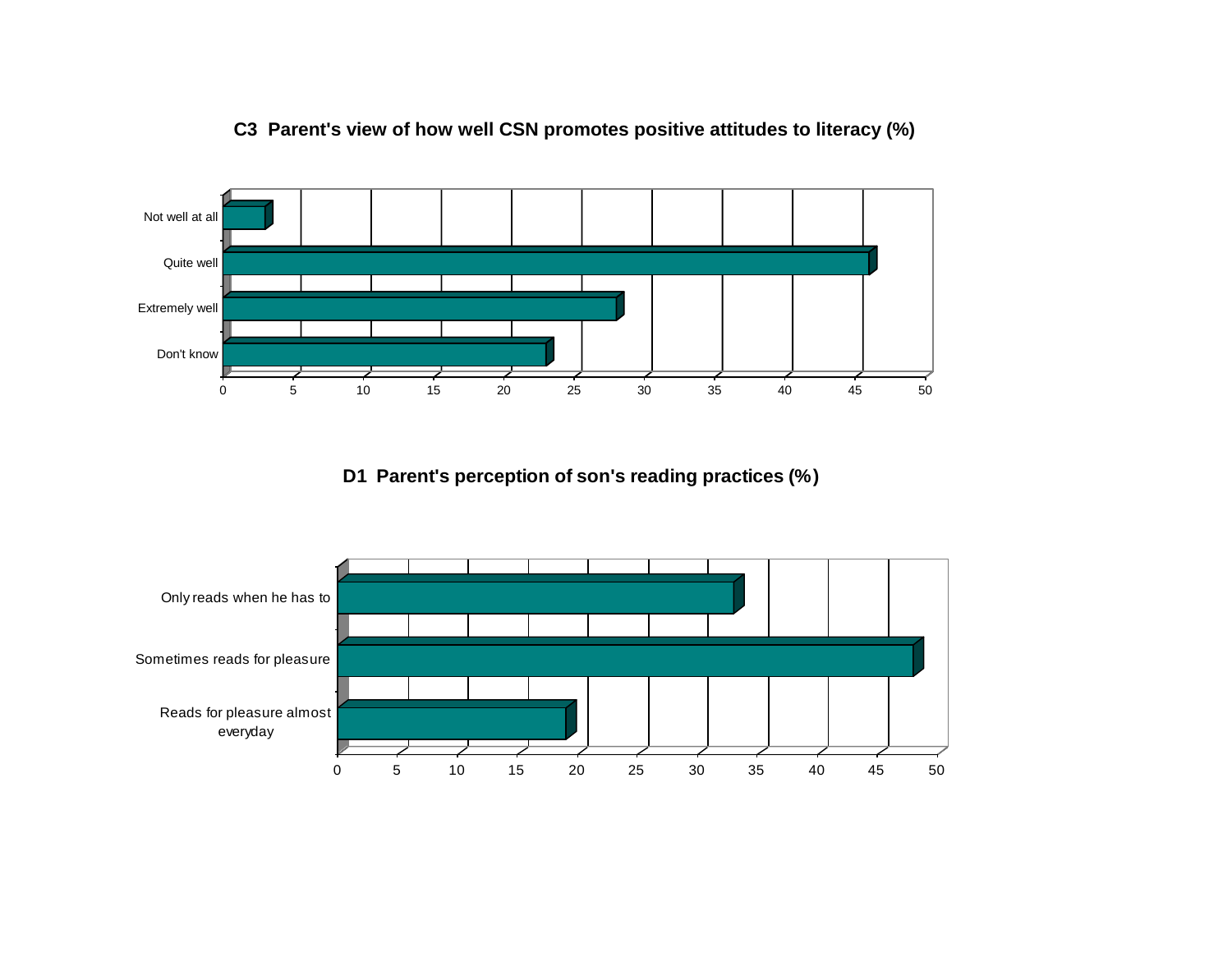**D2 Reading materials read daily by son for pleasure (%)**

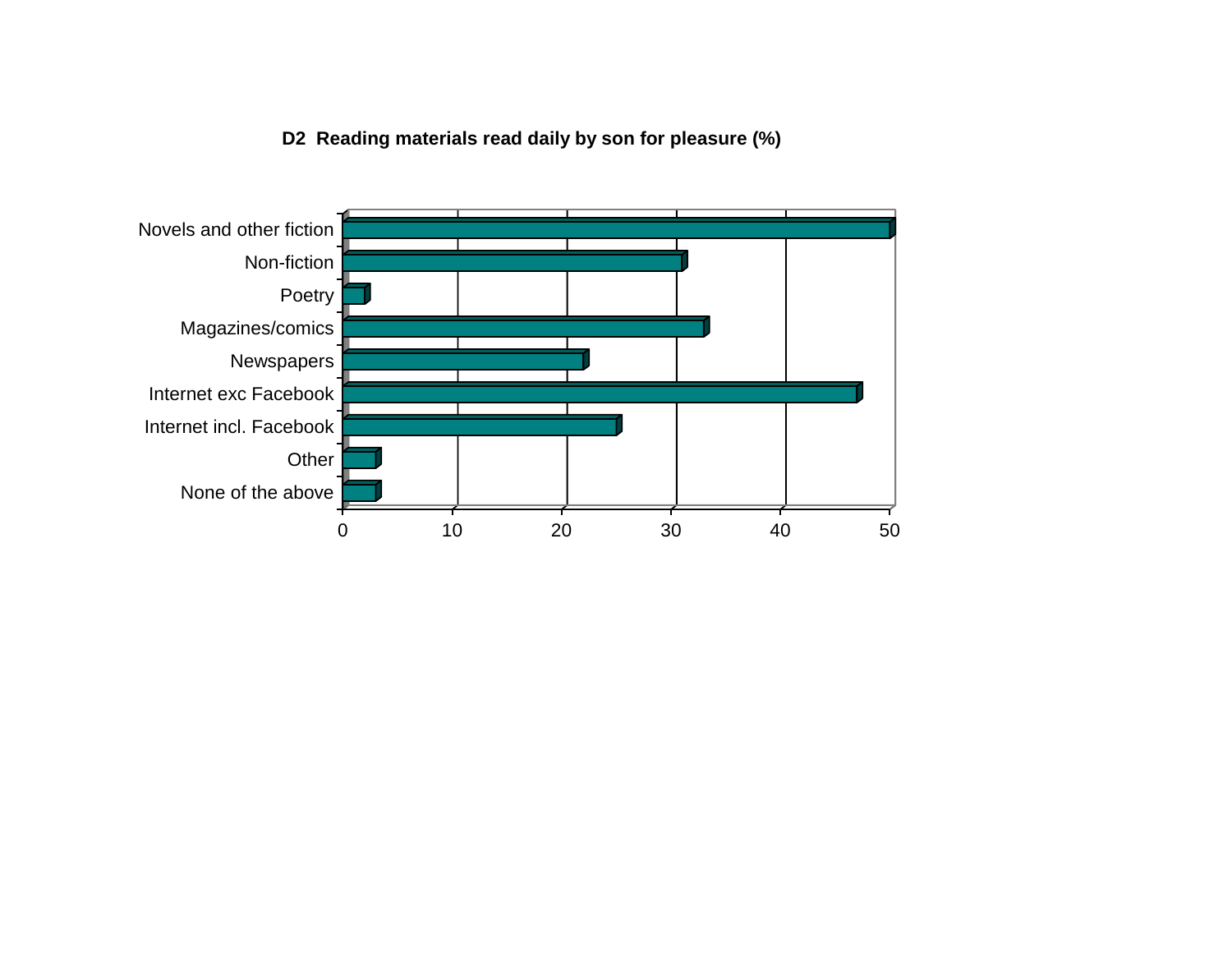**D3 Parent's perception of son's writing practices (%)**



**D4 Writing engaged in daily by son for pleasure (%)**